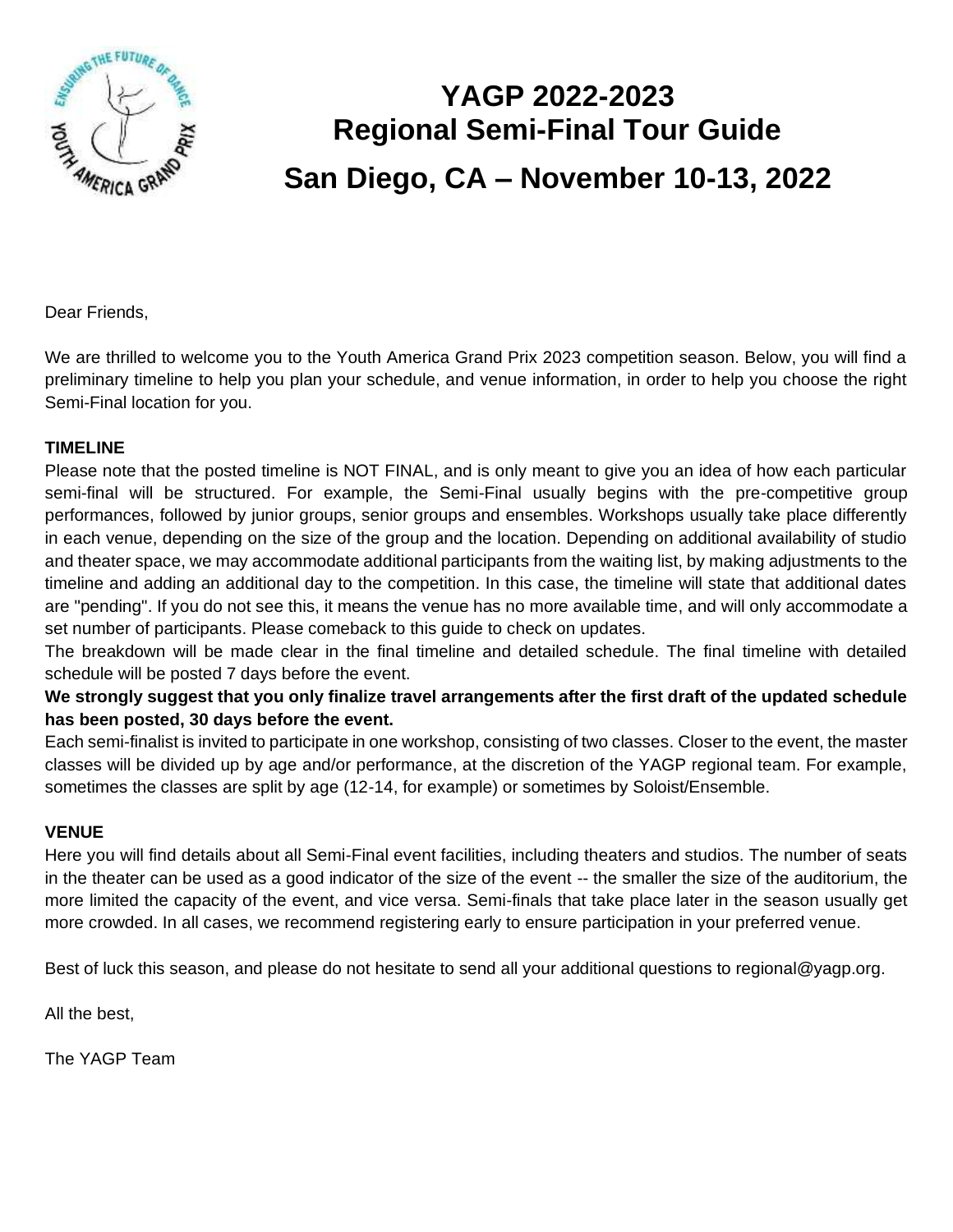## **YAGP San Diego, CA (November 2022) Important Information**

## **About the Venue**

The cutting-edge Performing Arts Center, which houses the state-of-the-art yet intimate Joan B. Kroc Theatre, is located in the San Diego University area, a drive away from downtown San Diego. The Theatre has presented thousands of events, ranging from seminars and recitals to Broadway-quality shows and fundraisers. With an audience that seats 540, the theater boasts a comfortably-sized stage and ample dressing room space. This location is ideal for drivers.

## **Theater:**

**Theaters**: The Joan B. Kroc Theatre & Performing Arts Center **Website:** [http://www.sd.kroccenter.org](http://www.sd.kroccenter.org/rentals.html) **Address**: 6611 University Ave, San Diego, CA 92115 **Performing Arts Center Stage Size:** 40.5' X 29.2' **Performing Arts Center Auditorium Size**: 580 **Nearby restaurants**: few restaurants within a 10-minute drive **Parking**: The community center has 375 free parking spaces, along with street parking available. **Performing Arts Center Overview: [https://www.youtube.com/watch?time\\_continue=36&v=PbApVRd4aiA](https://www.youtube.com/watch?time_continue=36&v=PbApVRd4aiA)** 

## **Studios:** Pending



**Distances: Distance from airport to theater:** 11 miles, approximately 15 minute drive